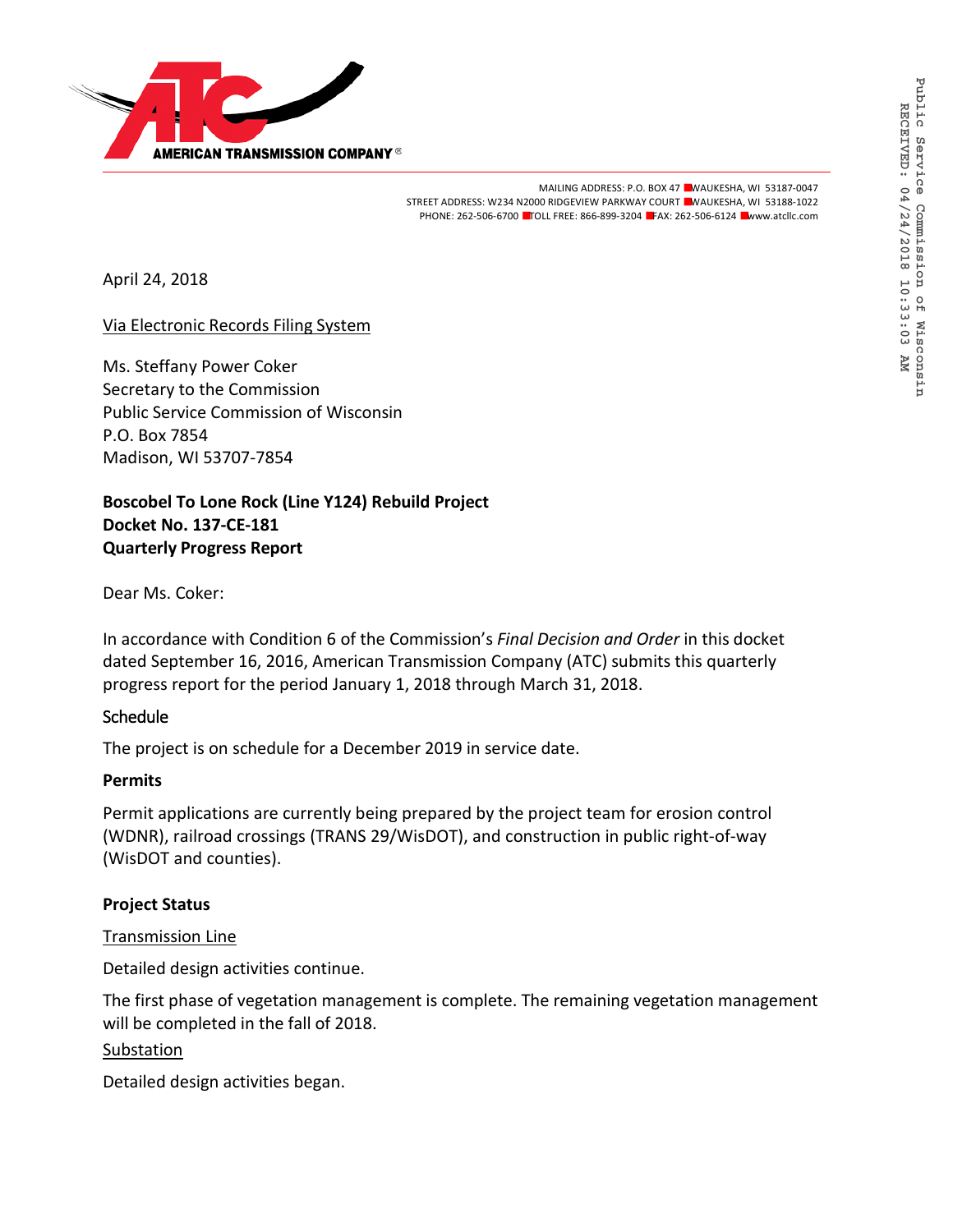Ms. Steffany Powell Coker April 24, 2018 Page 2

### **Project Expenditures**

Actual project costs as of March 31, 2018 are provided in the attached table.

If you have any questions concerning this report, please contact me at 262-506-6948 or tmalanowski@atcllc.com.

Sincerely,

/s/ *Tom Malanowski*

Tom Malanowski Regulatory Relations Manager ATC Management Inc.

cc: Ben Callan, WDNR